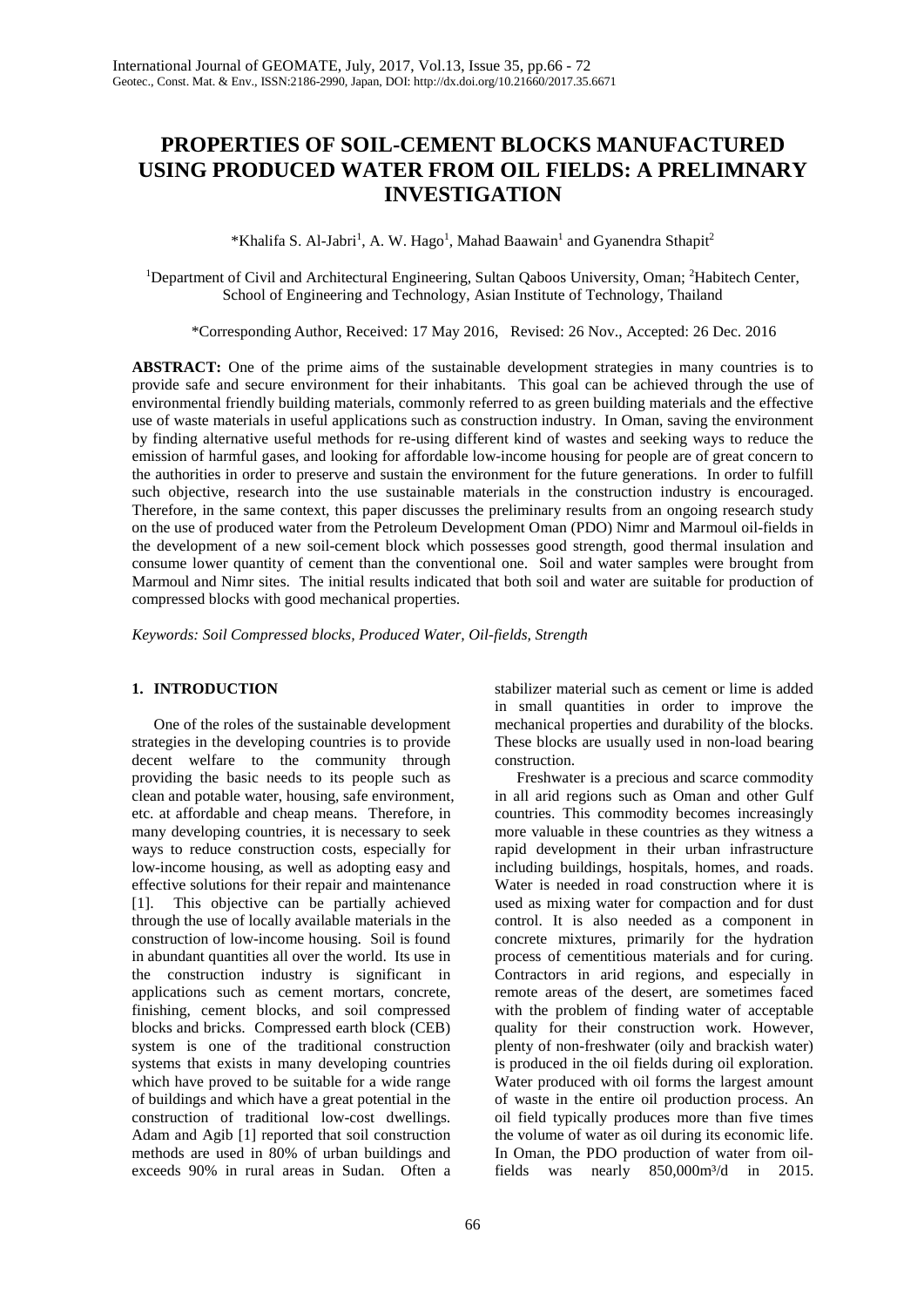Approximately 9 barrel of water is produced for each barrel of oil. Therefore, PDO is very keen to seek for alternative viable uses of oil produced water (oily water) that can help consuming such large quantity of water. The main objective of this research study is to investigate the potential use of non-fresh water (brackish and production water) from Nimr and Marmoul PDO oil- fields in the development of a new soil-cement block which possesses good strength, good thermal insulation and consume lower quantity of cement than the conventional one.

### **2. MATERIALS AND TESTING METHODS**

#### **2.1 Soil**

Two types of soil were provided from PDO oil fields: soil from Marmoul oil-field and that provided from Nimr oil-field. These soils are not contaminated soil. Field and laboratory tests were performed on the two soils to assess their suitability for block manufacturing. Chemical analyses were carried out on the soil samples from Nimr and Marmoul sites to determine heavy metals, anions and organics, whereas tests to determine the physical properties of the soil which include specific gravity, Atterberg limits, shrinkage, and grading.

# **2.2 Produced Water**

About 1000L of produced water was brought from each site. For the chemical analysis test of the produced water measurements included certain impurities that could affect soil-cement blocks such as: total alkalinity, sulfate content, chloride content, total dissolved solids and water hardness. Other parameters such as pH and conductivity were also measured. The water quality was compared with the international specifications for producing concrete i.e. ASTM C94 [2] and AASHTO M157 [3] as well as the U.S. Environmental Protection Agency (U.S. EPA).

#### **2.3 Soil Stabilizer**

Ordinary Portland cement (OPC) was used as a stabilizer in the production of Compressed Earth Blocks (CEB).

#### **3. RESULTS AND DISCUSSION**

#### **3.1 Analysis of Soil Samples**

#### *3.1.1 Chemical analysis of soil*

The results obtained from the chemical analysis test indicated that the chloride and fluoride

contents in both sites soil samples are similar. The sulphate content in soils samples from Nimr (1000 mg/kg) is relatively higher than soil samples from Marmoul (800 mg/kg). In general, the content of heavy metals in Marmoul soil samples is relatively higher than the soil samples from Nimr. However, the leachability test has to be evaluated for any application of such soils.

#### *3.1.2 Physical properties of soil*

Specific gravity for the two soils was carried out in accordance with ASTM D854 [4]. Two samples from each soil were selected and tested to determine their specific gravity. The results show that the two soils have almost the same specific gravity of 2.69 in average.

The test results show that Marmoul soil has 29%, 18%, and 11%, liquid limit (LL), plastic limit (PL) and plasticity index (PI), respectively, whereas these values were zero for Nimr soil. These tests were conducted in accordance with<br>ASTM D4318-98 [5]. The results indicated ASTM D4318-98 [5]. clearly that Nimr soil contains more sand/silt and has no plasticity. For Marmoul soil, liquid limit LL= 29% and plasticity index PI= 11%. Both values fall within the limits specified by ARS 680 [6] for production of compressed blocks. However, since Nimr soil has no plasticity, its suitability has to be assessed by other tests.

Sieve analysis test was carried out in accordance with ASTM D422-63 [7] to determine the distribution (grading) of the soil particles for different sizes. To produce a soil-cement block with good properties, the soil should contain 15% gravel, 50% sand, 15% silt, and 20% clay at the most. Since soil contains fine particles i.e. silt and clay, performing sieve analysis test alone is insufficient to classify the soil. Therefore, to classify Marmoul and Nimr soils, three analyses tests were conducted, sieve analysis test, wet sieve analysis test, and hydrometer test for soil particles passing 75µm. Results are given in Table 1. The particle distribution curves for the two soils were plotted together with the limits by ARS 680 [6] in Fig. 1. It is clear from the figure that, the two soils have almost the same distribution; both are within limits specified by the code ARS 680 [6] for compressed earth blocks but Nimr soil suits well within those limits.

Also, the results showed that, while the quantity of clay in the two soils are almost the same (2.25% for Marmoul and 2.02% for Nimr), Nimr soil contains more silt than Marmoul soil (18% compared to 11%). The quantity of clay in the soil controls the selection and the amount of the stabilizer. For soils with high clay content, only lime can be used to stabilize the soil. With the low clay content as in Marmoul and Nimr soils,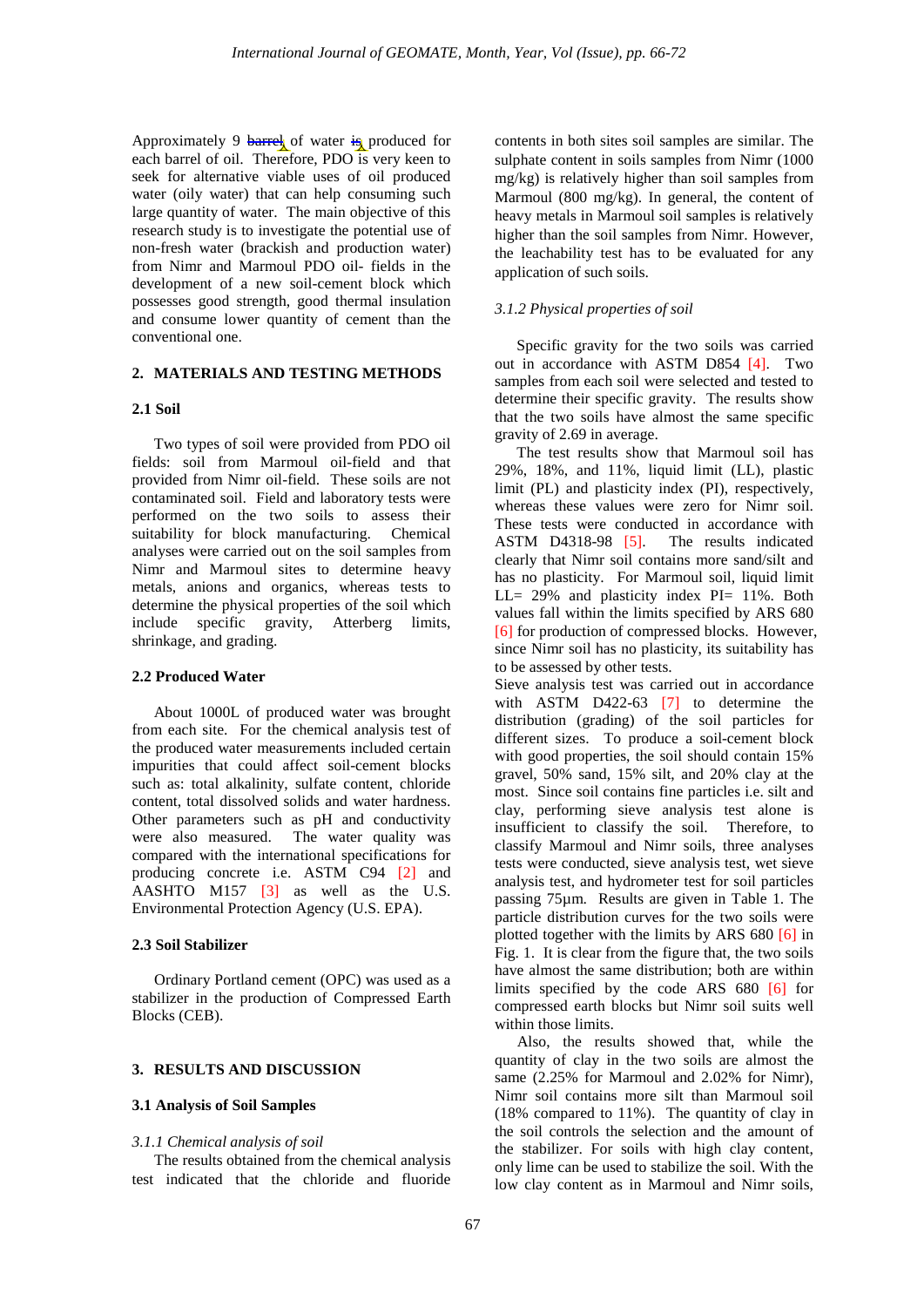cement can be used as a stabilizer prior to compressing the soil. However, the quantity of the cement stabilizer can be determined by testing a number of mixes with various stabilizer proportions. Soils with higher clay contents compress more than those with lower clay content. In the present case, it is expected that Marmoul soil will require more volume of soil to make the same block than of Nimr soil, due to its higher compressibility.

Table 1 Particle size distribution of the soils from oil fields

| Sieve Size | %Passing | %Passing |  |
|------------|----------|----------|--|
| (mm)       | Marmoul  | Nimr     |  |
| 9.5        | 99       | 99       |  |
| 5          | 91       | 92       |  |
| 2.36       | 76       | 84       |  |
| 1.18       | 58       | 73       |  |
| 0.6        | 43       | 61       |  |
| 0.3        | 33       | 50       |  |
| 0.15       | 23       | 40       |  |
| 0.075      | 14       | 20       |  |
| Clay       | 2.25     | 2.02     |  |
| Content    |          |          |  |





Fig. 1 Particle size distribution for Nimr and Marmoul soils

The shrinkage test measures the shrinkage of the soil which contains no stabilizer, and the result can be used to give a rough guide for estimating the required amount of cement as a stabilizer. After seven days of casting, Nimr sample did not show any shrinkage in the length. No cracks could be detected on the surface of the specimen. The Marmoul specimen showed one hairy crack on its

top surface near the middle of its length. At one end it separated from the mould. The contraction was about 0.5mm.

#### **3.2 Analysis Results of Water**

Results from the chemical analysis tests are shown in Table 2. It can be seen from Table 2 that the salinity (electrical conductivity) of the produced water samples from Nimr is higher than the ones from Marmoul. This is evident from the higher Total Dissolved Solids (TDS) values (8300 mg/L in Nimr water sample compared to 4780 mg/L in Marmoul water sample). Moreover, the chloride content in Nimr water samples (4378 mg/L as Cl-) is higher compared to Marmoul water samples (2136 mg/L as Cl-). The sulphate (as SO4) and hardness (as  $CaCO<sub>3</sub>$ ) contents in Nimr water samples (333 mg/L and 350 mg/L) are higher compared to Marmoul water samples (120 mg/L and 140 mg/L). However, total alkalinity (as Na2O) in Nimr water samples (190 mg/L) is lower compared to Marmoul water samples (472 mg/L). The content of heavy metals is relatively low in the water samples from both sites (most are below detection limit except Boron which was in the range of 4 mg/L). Moreover, oil and grease content was found below detection limits in the water samples from both sites (i.e. less than 5 mg/L).

Water quality specifications for producing concrete mixes according ASTM C94 and AASHTO M157 [2], [3], [8] are shown in Table 2. It can be seen that both water samples from Nimr and Marmoul meet the limits of total solids  $\langle$  <50000 mg/L), sulphate  $\langle$  <3000 mg/L) and alkalinity  $( $600 \, \text{mg/L}$ ). However, the chloride$ content is higher than the specified maximum limits (>500 mg/L). Therefore, further analysis on the production of bricks has to be conducted.

Table 2 Water quality specifications for producing concrete (adopted from Chini et al. [8]

| Chemical                | Specification |                  | NR   | ML   |
|-------------------------|---------------|------------------|------|------|
| Limit                   | <b>ASTM</b>   | <b>AASHTO</b>    |      |      |
| mg/L                    | C94           | M <sub>157</sub> |      |      |
| Sulphate                | 3000          | 3000             | 333  | 120  |
| as $SO_4$               |               |                  |      |      |
| Total                   | 500           | 1000             | 4378 | 2136 |
| Chloride                |               |                  |      |      |
| as Cl <sup>-</sup>      |               |                  |      |      |
| Total                   | 50000         | 50000            | 8300 | 4780 |
| solids                  |               |                  |      |      |
| Alkalis                 | 600           | 600              | 190  | 472  |
| Na <sub>2</sub> O<br>as |               |                  |      |      |
| eqv.                    |               |                  |      |      |

NR: Nimr water, ML: Marmoul water

# **3.3 Production of Soil-Cement Block**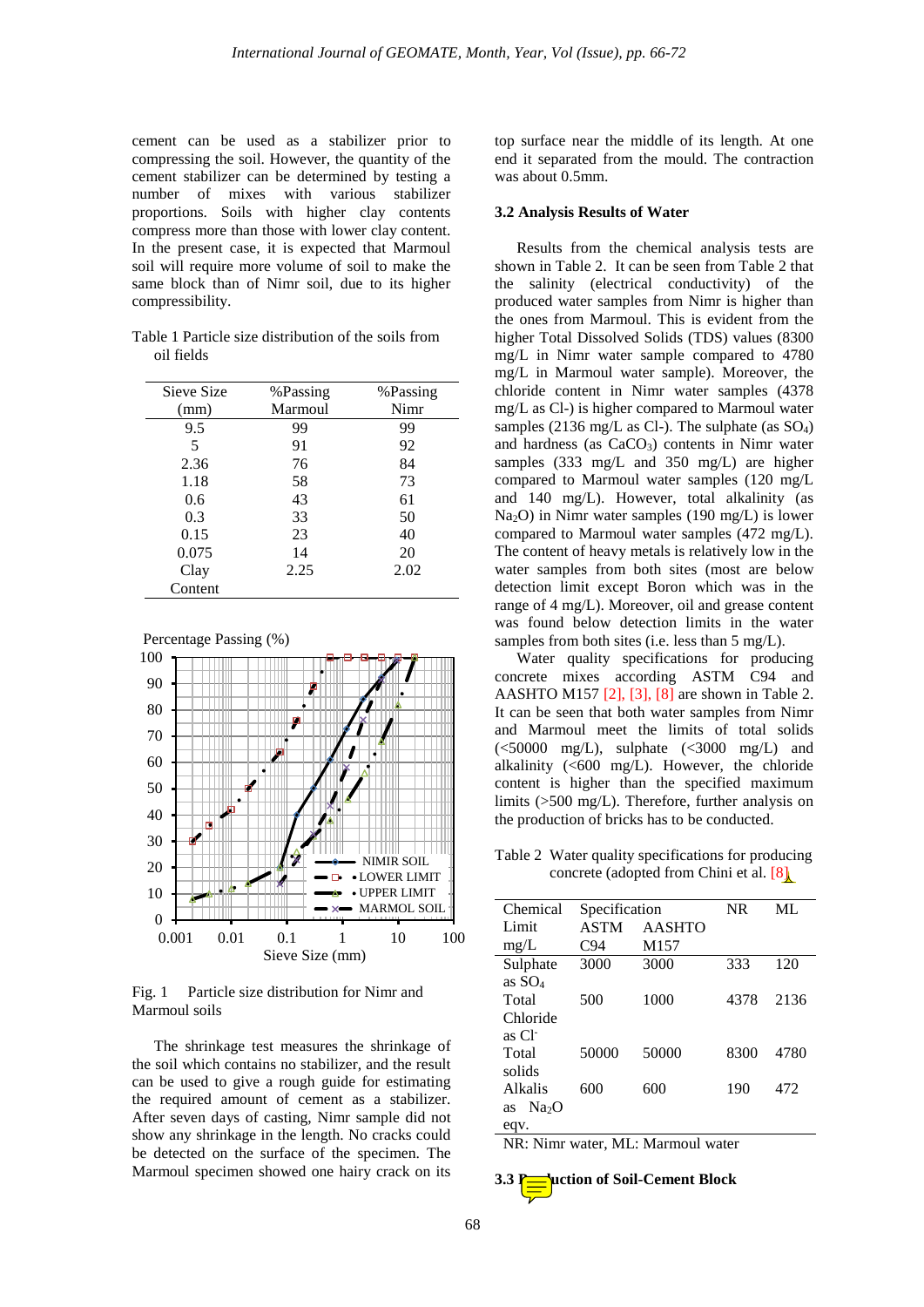Stulz et al. [9] defined compressed earth blocks (CEBs) as "masonry elements, which are small in size with regular and verified characteristics obtained by the static or dynamic compression of earth in a humid state followed by immediate demoulding". Compressed earth block system is one of the traditional construction materials that exists in many developing countries which has proved to be suitable for a wide range of buildings and which have a great potential in the construction of traditional low-cost dwellings.

These blocks are composed of earth material (soil) whose cohesion is due principally to the clay fraction present in both humid and dry states [10]. The properties and cohesion of the CEBs can be enhanced by the addition of a stabilizer. The quality of these blocks depends on the type of the raw materials used i.e. the soil and the stabilizer, and on the steps and expertise in executing various stages of manufacturing i.e. the preparation of materials, addition and mixing of stabilizers and compaction or compression up to curing stage [10]. In order to produce soil-cement blocks which possess good properties, the most optimum constituent materials should be selected. The best soil suitable for the production of soil compressed blocks should be constituted of 15% gravel, 50% sand, 15% silt, and 20% clay. These properties should be determined before using the block. Also, the quality of the water used in producing the blocks should be analyzed especially if nonfreshwater is to be used or the water to be used is of unknown source. Generally, typical wet compressive strengths of CEBs are within 4 MPa [1].

Three soil stabilization methods are usually used in the production of CEBs. Mechanical stabilization which involves compacting the soil in order to improve its resistance to shearing, compressibility, permeability and porosity. Physical stabilization which concerns with changing soil texture and properties as well as the use of different curing methods such as air or moisture curing, and heat treatment. Chemical stabilization is achieved by enhancing the physicochemical properties of the soil by the addition of chemicals. The most two widely used stabilizers in the production of CEBs are cement and lime. In this research cement will be used as the main stabilizer although the use of other materials such as lime or cement kiln dust (CKD) can be investigated.

Adam and Agib [1], and Oyelami and Rooy [10] reported many advantages of compressed earth bricks which are in line with the sustainable development objectives and strategies. In terms of materials efficiency, CEBs use 30% less water compared to what is used in other conventional

building material production. They are produced mainly from soil, sustainable resource, which are recyclable, produce very little harmful air emissions, have zero or low toxicity, are durable and readily available [10]. CEBs are energy efficient material; the production of CEBs requires only 1% compared to a similar volume of concrete. About 36 MJ (10 kW h) of energy is required to produce 1m3 of CEB in comparison with about 3000 MJ (833 kW h) that is required to produce the same volume of concrete. Since the density of CEBs is less than that of concrete, they possess less thermal conductivity than other conventional materials in building construction. Also, compressed earth blocks have much better fire resistance and sound proof than other parent materials. CEB is considered as environmentally friendly material since it reduces the consumption of excessive volumes of cement through the promotion and use of environmentally friendly earth materials that utilizes minimal quantities of cement and consequently decreases significantly CO2 emission into the atmosphere. Oylemi and Rooy [10] reported that manufacturing of a ton of cement generates around  $0.55$  tons of  $CO<sub>2</sub>$  and the burning of carbon-fuel produces another 0.4 tons of  $CO<sub>2</sub>$ . Some studies  $[10]$  showed that CEB generates about  $22kg CO<sub>2</sub>/ton$  whereas concrete blocks produce, nearly  $143\text{kg}$  CO<sub>2</sub>/ton, burnt clay bricks, about  $200kg$  CO<sub>2</sub>/ton and perforated concrete blocks 280 to 375 kg  $CO<sub>2</sub>/$  ton.

In this research, two types of CEB manufacturing machines will be used: a manual and a hydraulic press. These machines are manufactured by the Habitec Center at the Asian Institute of Technology, Thailand. Fig. 2 shows the manual CEB press whereas Fig. 3 shows a block sample produced using the manual press.

The manual press produces about 300 bricks per day while the hydraulic brick press can produce 3,000 bricks per day. Water requirement for the production is 2,250 liters per day. In tropical countries, the top layers of the earth (50cm) are not recommended to be used as the top soil contains plants and grasses, which are not good for brick making. The deeper soil that are mostly sandy, are found to be extremely good for the manufacturing of these bricks. Before mixing, the soil lumps must be broken up so that the lumps do not remain. Sand available in Oman could be normally used without any further processing (maybe with slight sieving). Hence, in order to produce good quality bricks, the content of these fine particles in the soil should be in such a proportion that the soil and sand content has optimum water content and clay particles. The bricks are produced by stabilizing with cement, and are air cured for 24 hours followed by water curing for 3 weeks. After 3 weeks, the bricks are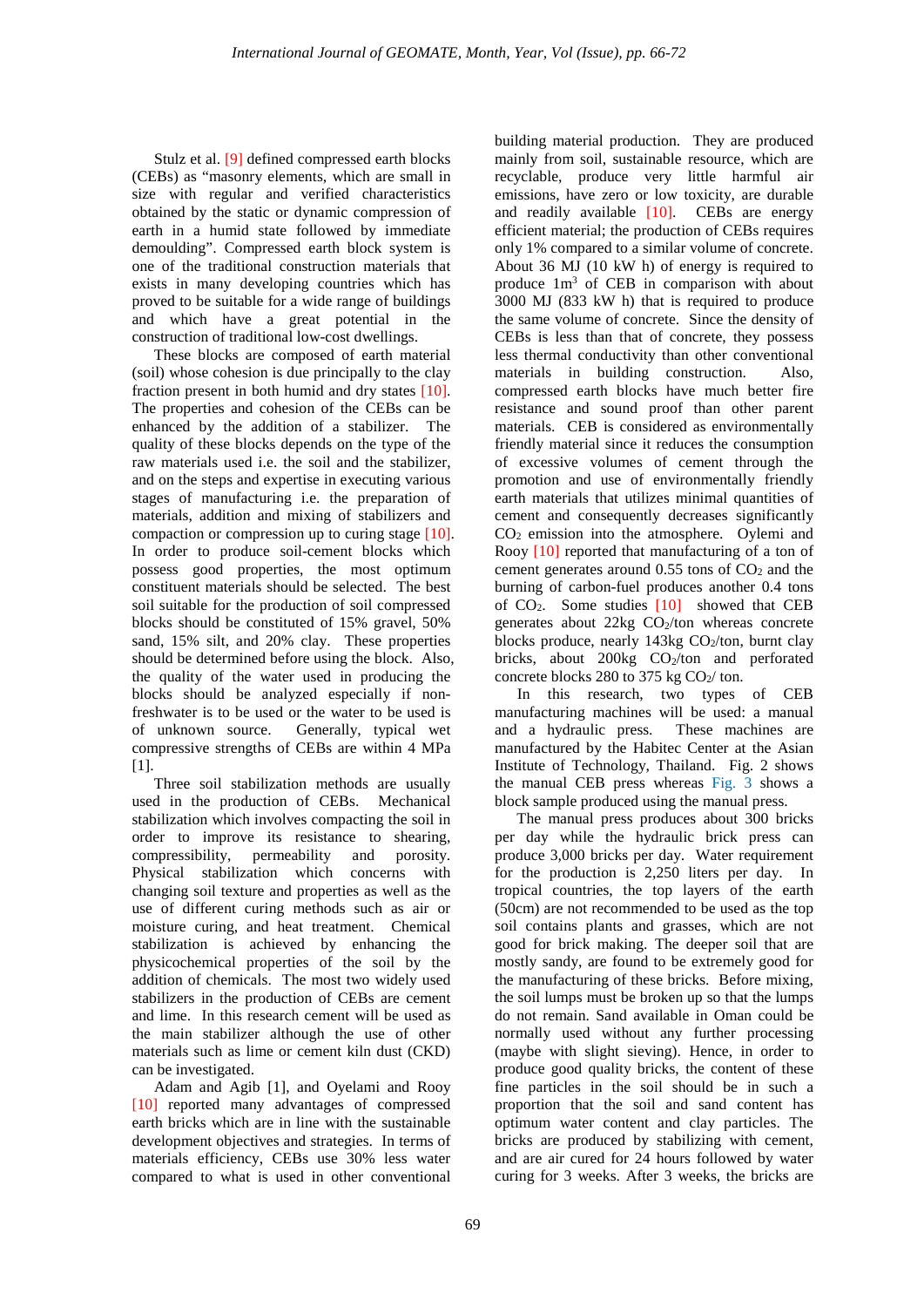ready to use for the construction works.



Fig. 2 The manual soil-cement block making press.





The brick making process is entirely a green process. It doesn't need furnace to process the bricks unlike in the conventional process. The bricks need water as an ingredient as well as for curing. The cement component of the bricks which are predominantly composed of clay and sand is less than 15% to attain strengths comparable or better than conventional bricks. The manufacture of good quality, durable compressed stabilized soil-cement bricks requires the use of soil containing fine gravel and sand for the body of the brick, together with silt or clay to bind the sand particles together. An appropriate type of stabilizer is added to decrease the linear expansion that takes place when water is added to the soil sample. The block is self-interlocking which requires minimum amount of mortar for block alignment and fixing leading to saving in cement used and an improvement in the thermal insulation of the wall by reducing the thermal bridges that are created at the mortar's line.

To study the possibility of using local soil in the production of cement-soil block, two locally available soils in large quantities were used. These soils are mountain soil and dune sand. Before using these soils in the manufacturing of the blocks, their suitability was assessed using the particle determination test which determines the soil particles content. Fig. 4 shows the particle determination test of the mountain soil and dune sand. It can be seen from Fig. 4 that dune sand

sample contains one type of soil whereas mountain soil contains 50% soil and 50% clay. Therefore, the two soils cannot be used separately to make good compressed earth block, but they can be mixed together or with other soils to produce blocks that satisfy the requirements.





(a) Mountain soil (b) Dune sand

# Fig. 4 Particle determination test

Four soil mixture proportions were prepared using mountain soil and dune sand, in addition to mixes using soil and water from Marmoul and Nimr oil fields as shown in Table 3. Cement was used as stabilizer and kept constant in all mixtures. Three water proportions were used ranging between 0.5 and 1.5. The manual press machine was used in the production of the blocks. Soil, dune sand and cement were mixed together. Then water was added to the mixture providing the necessary moist. The press mold was filled with the mixture and pressed using the pressing arm. After removing the blocks from the mold, they were then moved to the curing area and left for 24 hours in the open air under the shade. After 24 hours, the blocks were moved and stacked under the sun, covered with plastic covers and left to cure until the day of testing. The compressive strength test was carried out on the blocks after 28 days of curing as shown in Fig. 5.

The results presented in Fig. 5 show that the compressive strength of the blocks ranged between 0.87 MPa for Mix-02, 3 MPa for Mix-04, 5.25 MPa for MAR-01 and 5.54 MPa for NIM-01. The maximum strength using normal water and blended soil was achieved for Mix-04 with 4 proportions of mountain soil and 4 proportions of dune sand. In contrast, blocks from soil and water from the two oil fields gave 5.25 MPa for MAR-01 from Marmoul oil field and 5.54 MPa. Generally these mixtures can be modified in order to obtain better results in the future.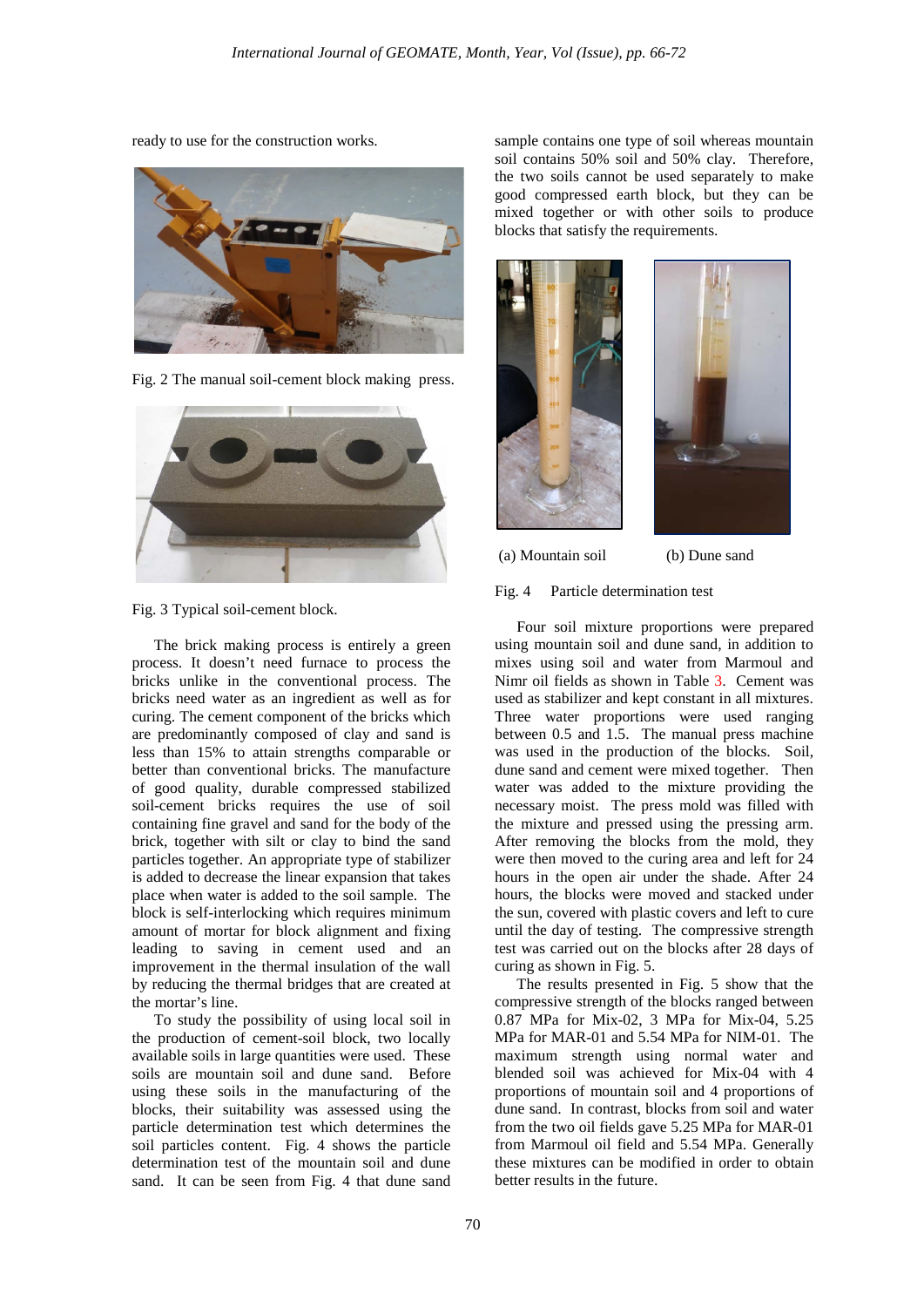| $Mix \, \text{no.}$ | Cement | Soil | Dune | Water |
|---------------------|--------|------|------|-------|
|                     |        |      | Sand |       |
| $Mix-01$            |        |      |      | 1.5   |
| $Mix-02$            |        |      |      | 0.5   |
| $Mix-03$            |        |      |      | 0.75  |
| $Mix-04$            |        |      |      | 0.75  |
| $NIM-01$            |        |      |      | 1.5   |
| MAR-01              |        |      |      | 1.5   |

Table 3 Volumetric mix proportions for the soil cement block



Fig. 5 Average compressive strength of blocks after 28 days of curing.

The compressive strength results were obtained using field compression testing machine which was supplied by the manufacturer of the manual and hydraulic press machines as shown in Fig. 6.



Fig. 6 Field compression testing machine.

The field compression machine applies compressive load on the block using a hydraulic jack connected to a hydraulic manually operated pump. The pump is provided with a dial gauge that measures the pressure in the piston. To get the actual load applied to the block by the piston, an

electric load cell was placed between the piston and the bottom loading plate of the machine. The load was applied gradually while pressure readings of the pump gauge and the load cell were recorded. The correlation curve between the field testing machine reading and the load cell reading is shown in Fig. 7. It may be seen from this figure that there is an excellent correlation between the two parameters with  $R^2$  value of 0.9987. The compressive strength values were obtained from Fig. 7 by dividing the failure load by the gross area of the block.



Fig. 7 Correlation between field testing machine and load cell reading

# **4. CONCLUSIONS**

This paper presented the results of a preliminary investigation on the development a new soil-cement block using produced water from oil-fields. The study reported the results of chemical and physical analyses on produced water and soil samples from Nimr and Marmoul oil-field sites. Chemical analyses measurements were total alkalinity, sulfate content, chloride content, total dissolved solids and water hardness, pH and conductivity, whereas, tests to determine the physical properties of the soil included specific gravity, Atterberg limits, shrinkage, and grading. The study found that the soil and water from Nimr and Marmoul oil-field sites are suitable for production of compressed blocks. Since the percentage of clay in the two soils is small, cement can be used as stabilizer for the two soils. The quantity of the stabilizer has to be determined by studying different mixes containing various cement proportions. The study concluded that it is possible to produce soil-cement blocks with good mechanical properties using local soil in Oman.